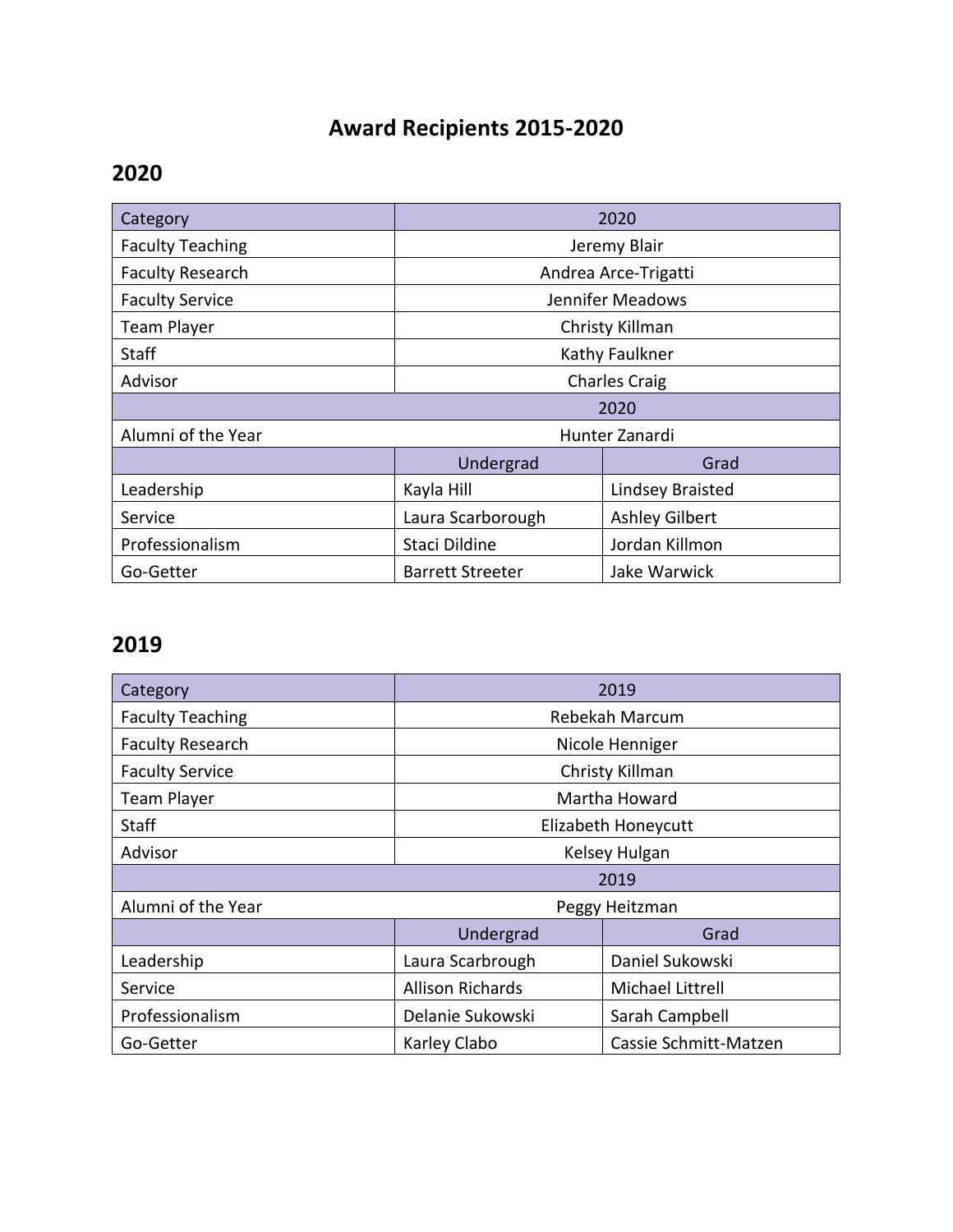## **2018**

| Category                | 2018                   |                      |
|-------------------------|------------------------|----------------------|
| <b>Faculty Teaching</b> | Lebron Bell            |                      |
| <b>Faculty Research</b> | Stephanie Kazanas      |                      |
| <b>Faculty Service</b>  | James Akenson          |                      |
| <b>Team Player</b>      | <b>Mark Loftis</b>     |                      |
| Staff                   | <b>Connie Nichols</b>  |                      |
| Advisor                 | <b>Patrick Mannle</b>  |                      |
| 2018                    |                        |                      |
| Alumni of the Year      | B. J. Worthington      |                      |
|                         | Undergrad              | Grad                 |
| Leadership              | <b>Ruth Tan</b>        | <b>Dillon Reed</b>   |
| Service                 | <b>Nathanael Nelms</b> | <b>Brad Westrick</b> |
| Professionalism         | Jordan Hughett         | Parisa Tavakoli      |
| Go-Getter               | <b>Anthony Akers</b>   | Tabitha Smith        |

## **2017**

| Category                | 2017                    |                       |
|-------------------------|-------------------------|-----------------------|
| <b>Faculty Teaching</b> | Janet Isbell            |                       |
| <b>Faculty Research</b> | Chad Luke               |                       |
| <b>Faculty Service</b>  | Christina Turnbow       |                       |
| <b>Team Player</b>      | George Chitiyo          |                       |
| <b>Staff</b>            | <b>Precious Edmonds</b> |                       |
| Advisor                 | <b>Kara Phillips</b>    |                       |
|                         | Undergrad               | Grad                  |
| Leadership              | Nikki Gomez             | Nik McGehee           |
| Service                 | Carmen Barahona         | Perihan Fidan         |
| Professionalism         | Senae Elkiha            | Samantha Fletcher     |
| Go-Getter               | <b>Emily Harper</b>     | <b>Randy Williams</b> |